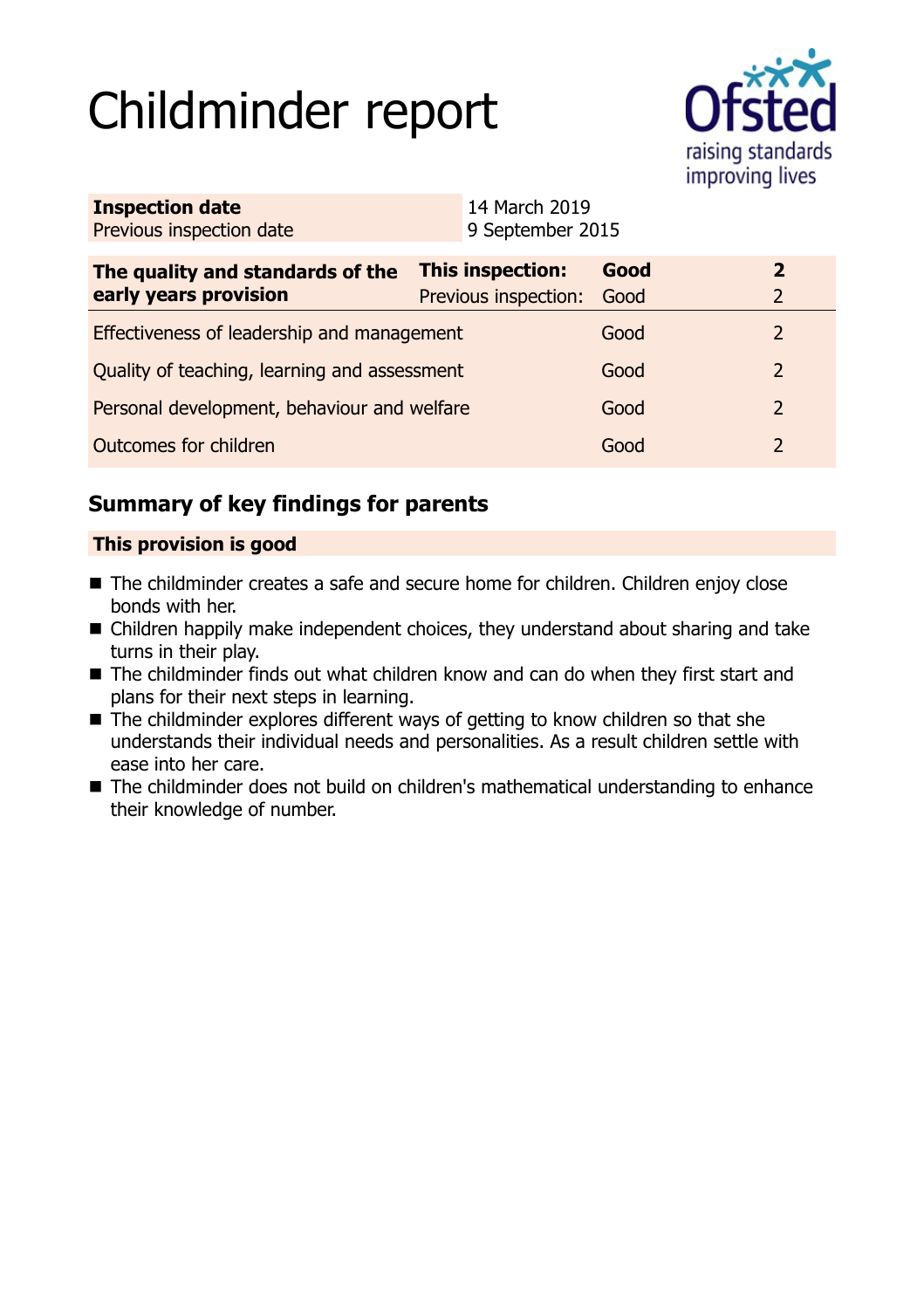## **What the setting needs to do to improve further**

## **To further improve the quality of the early years provision the provider should:**

■ build on children's mathematical understanding to enhance their knowledge of number.

## **Inspection activities**

- $\blacksquare$  The inspector spoke with the childminder and children throughout the day.
- The inspector looked at a range of documents, including visitors' handbooks, complaint records and children's records.
- The inspector and the childminder jointly observed and evaluated the effectiveness of an activity.
- $\blacksquare$  The inspector observed the quality of teaching during activities and evaluated the impact of teaching on children's learning.

#### **Inspector** Vanessa Cariba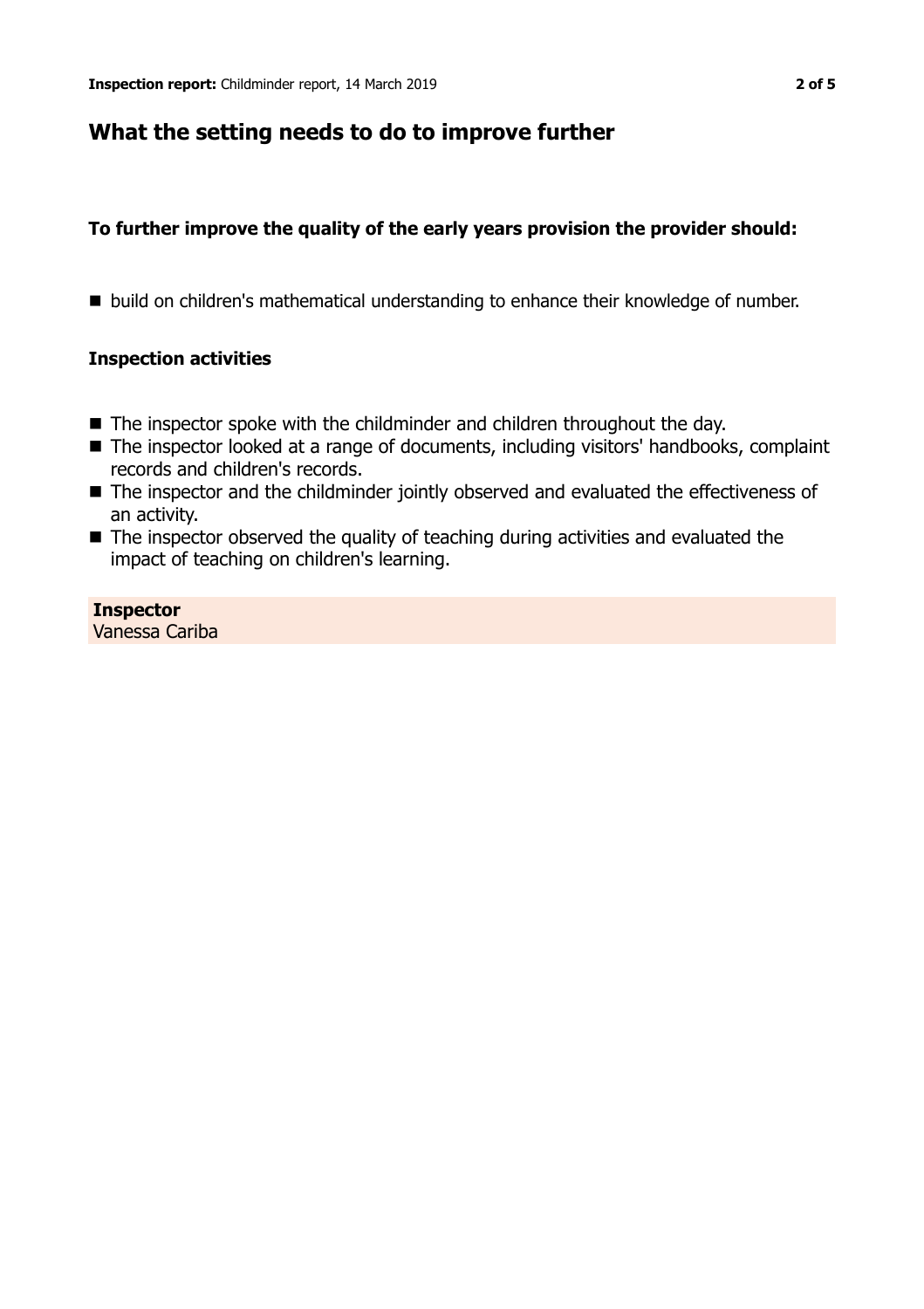## **Inspection findings**

### **Effectiveness of leadership and management is good**

Safeguarding is effective. The childminder has a good knowledge of how to keep children safe from harm. She recognises the signs that show children may be at risk of harm and knows how to report her concerns. The childminder has reflected on practice since the last inspection. For example, children enjoy exploring a range of materials. The childminder makes sure essential training such as, first aid is current and kept up to date to protect children's health. She monitors children's development and plans for their ongoing learning. The childminder gathers important information from parents to support children's care and learning. Parents praise the childminder for the high quality care their children receive and report they are pleased with their children's progress.

#### **Quality of teaching, learning and assessment is good**

The childminder takes her time to settle children, so they are confident in her home. She asks children about their morning at nursery and builds on their learning and interests. For example, when children told the childminder they were learning words that include the letter 'x', she enhanced their learning by helping children to blend letters to make words such as 'box'. The childminder observes and listens to children and makes assessments to plan for their next steps. She makes the most of opportunities for children to understand about the wider world. She reads with the children and encourages them to share their ideas. Children enjoyed discussing a story and named wild animals that took the fruit. The childminder helps children to develop their thinking and make links in their learning. For instance, while children played with puzzles she encouraged them to talk about the matching pictures. Children found the 'sun' and 'clouds', making the link because they are both in the sky.

#### **Personal development, behaviour and welfare are good**

Children understand the childminder's expectations and the boundaries set. They develop good relationships with the childminder and behave well. She understands how to meet children's care needs and encourages children's independence. Children learn to feed themselves and enjoy the nutritionally prepared meals. They confidently make choices about what they want to do and the childminder encourages their play and learning. When children are tired, she helps them to settle for a sleep.

#### **Outcomes for children are good**

Children make good progress from their starting points. They are curious and independent learners. They are good communicators. Children enjoy talking about their experiences. They listen to stories and contribute their ideas. Children learn the sound of letters and blend them to make words. They learn and understand the rules and behave well. Children develop a good range of skills that prepare them well for school.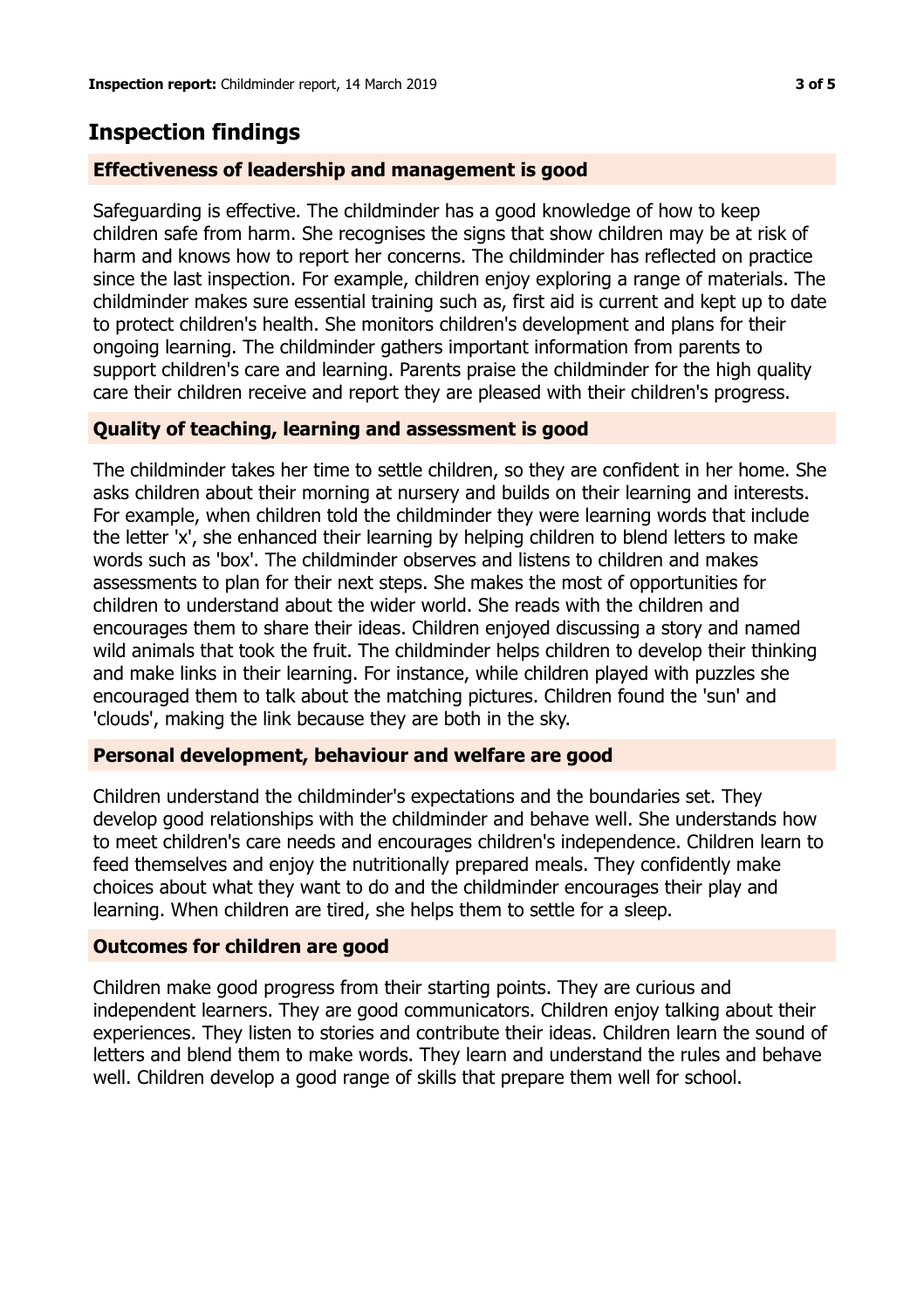## **Setting details**

| Unique reference number           | EY423865                                                                             |
|-----------------------------------|--------------------------------------------------------------------------------------|
| <b>Local authority</b>            | Redbridge                                                                            |
| <b>Inspection number</b>          | 10065574                                                                             |
| <b>Type of provision</b>          | Childminder                                                                          |
| <b>Registers</b>                  | Early Years Register, Compulsory Childcare<br>Register, Voluntary Childcare Register |
| Day care type                     | Childminder                                                                          |
| Age range of children             | $4 - 4$                                                                              |
| <b>Total number of places</b>     | 5                                                                                    |
| <b>Number of children on roll</b> | 1                                                                                    |
| Date of previous inspection       | 9 September 2015                                                                     |

The childminder registered in 2011. She lives in the London Borough of Redbridge. Her service is open throughout the year on weekdays only, from 8am to 6pm.

This inspection was carried out by Ofsted under sections 49 and 50 of the Childcare Act 2006 on the quality and standards of provision that is registered on the Early Years Register. The registered person must ensure that this provision complies with the statutory framework for children's learning, development and care, known as the early years foundation stage.

Any complaints about the inspection or the report should be made following the procedures set out in the guidance Complaints procedure: raising concerns and making complaints about Ofsted, which is available from Ofsted's website: www.ofsted.gov.uk. If you would like Ofsted to send you a copy of the guidance, please telephone 0300 123 4234, or email [enquiries@ofsted.gov.uk.](mailto:enquiries@ofsted.gov.uk)